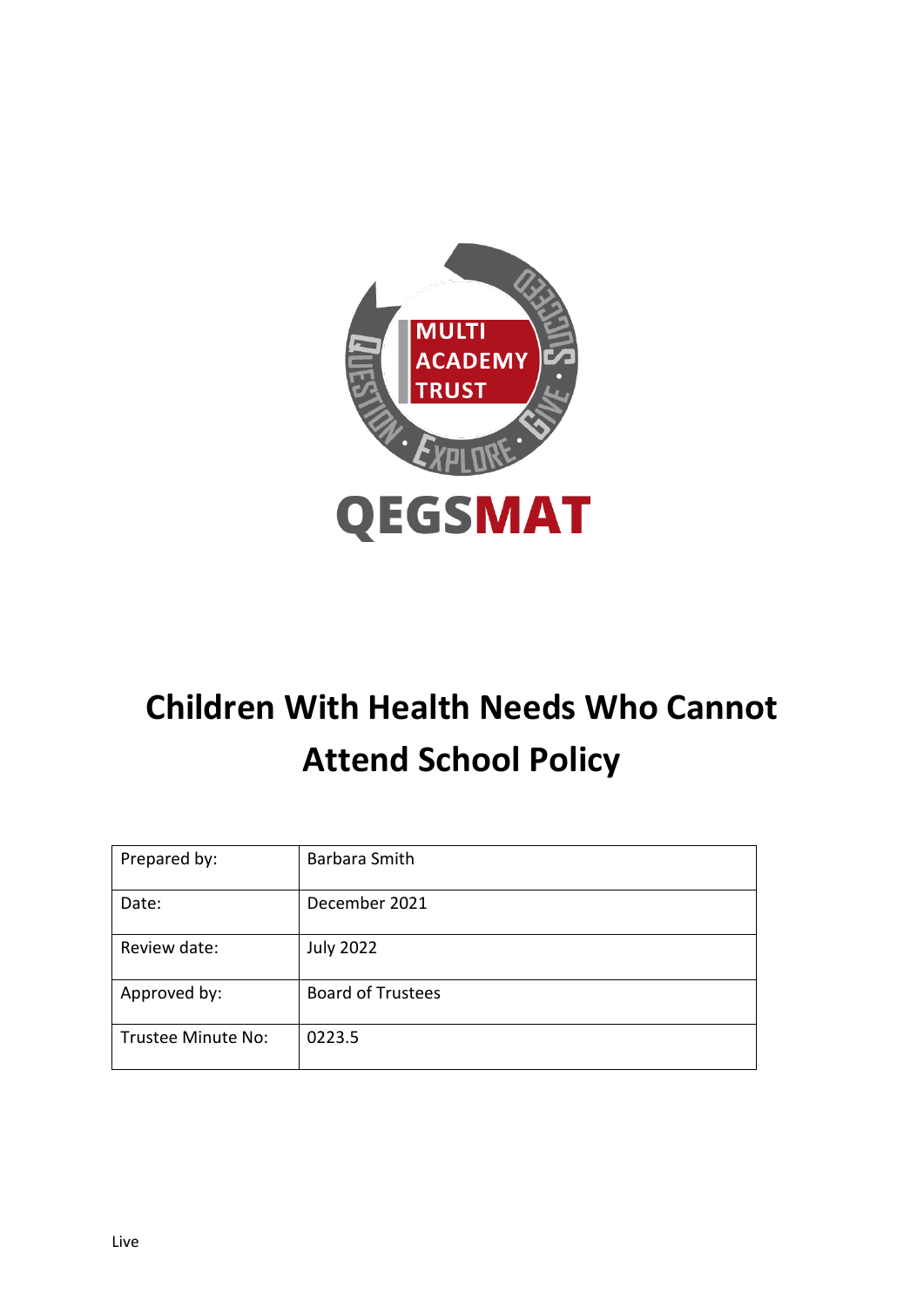# **Contents**

# **Appendices**

| Appendix 1 - Supporting Attendance of Children with Additional Health Needs During the Coronavirus |  |
|----------------------------------------------------------------------------------------------------|--|
|                                                                                                    |  |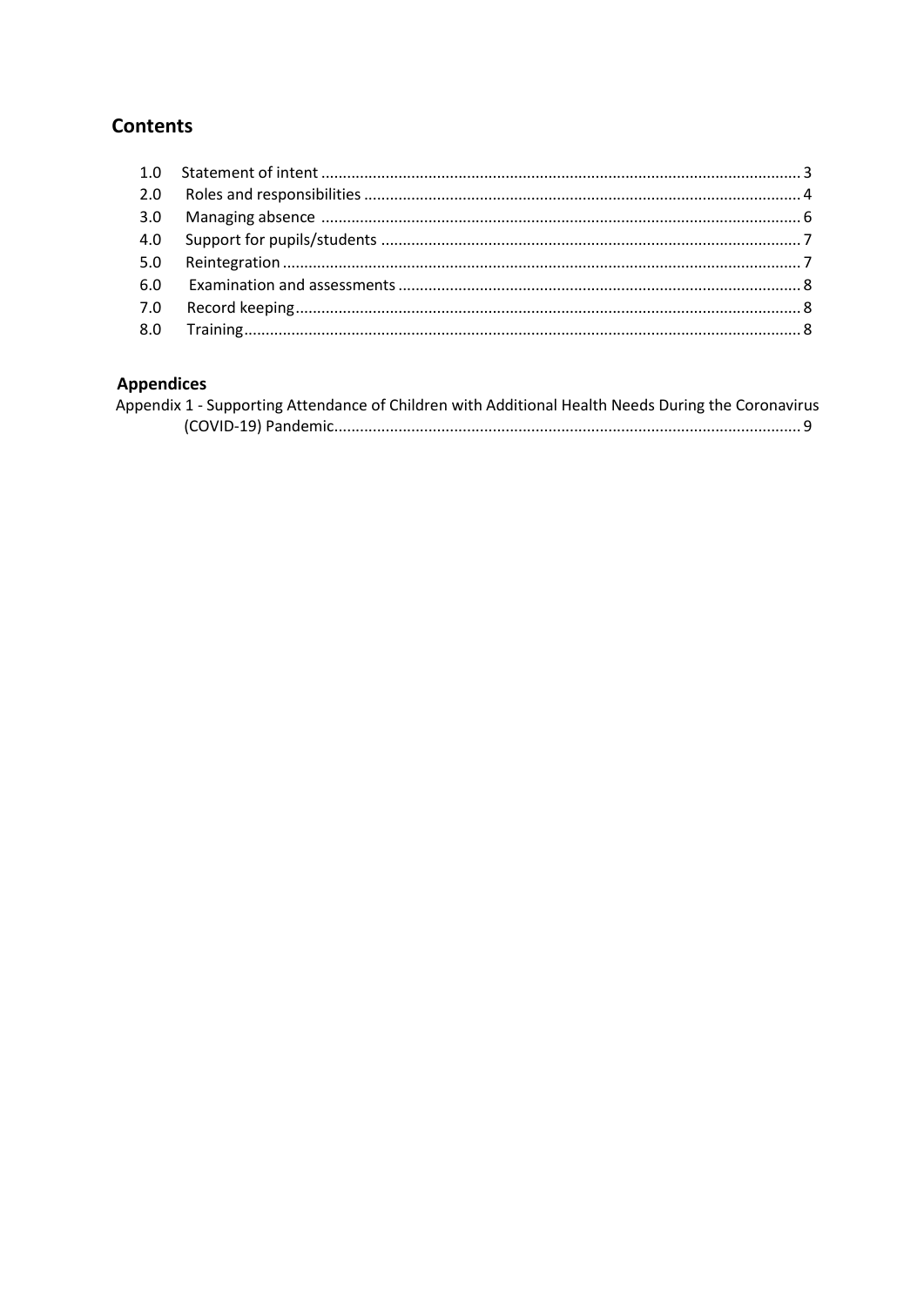

# **1.0 Statement of intent**

QEGSMAT (the Trust) aims to support its schools and the Local Authorities (LA) to ensure that all children who are unable to attend school due to medical needs, and who would not receive suitable education without such provision, continue to have access to as much education as their medical condition allows, to enable them to reach their full potential.

Due to the nature of their health needs, some pupils/students may be admitted to hospital or placed in alternative forms of education provision. We recognise that, whenever possible, children should receive their education within their school and the aim of the provision will be to reintegrate them as soon as they are well enough.

We understand that we have a continuing role in a child's education whilst they are not attending school and will work with all relevant parties to ensure that all children with medical needs receive the right level of support to enable them to maintain links with their education.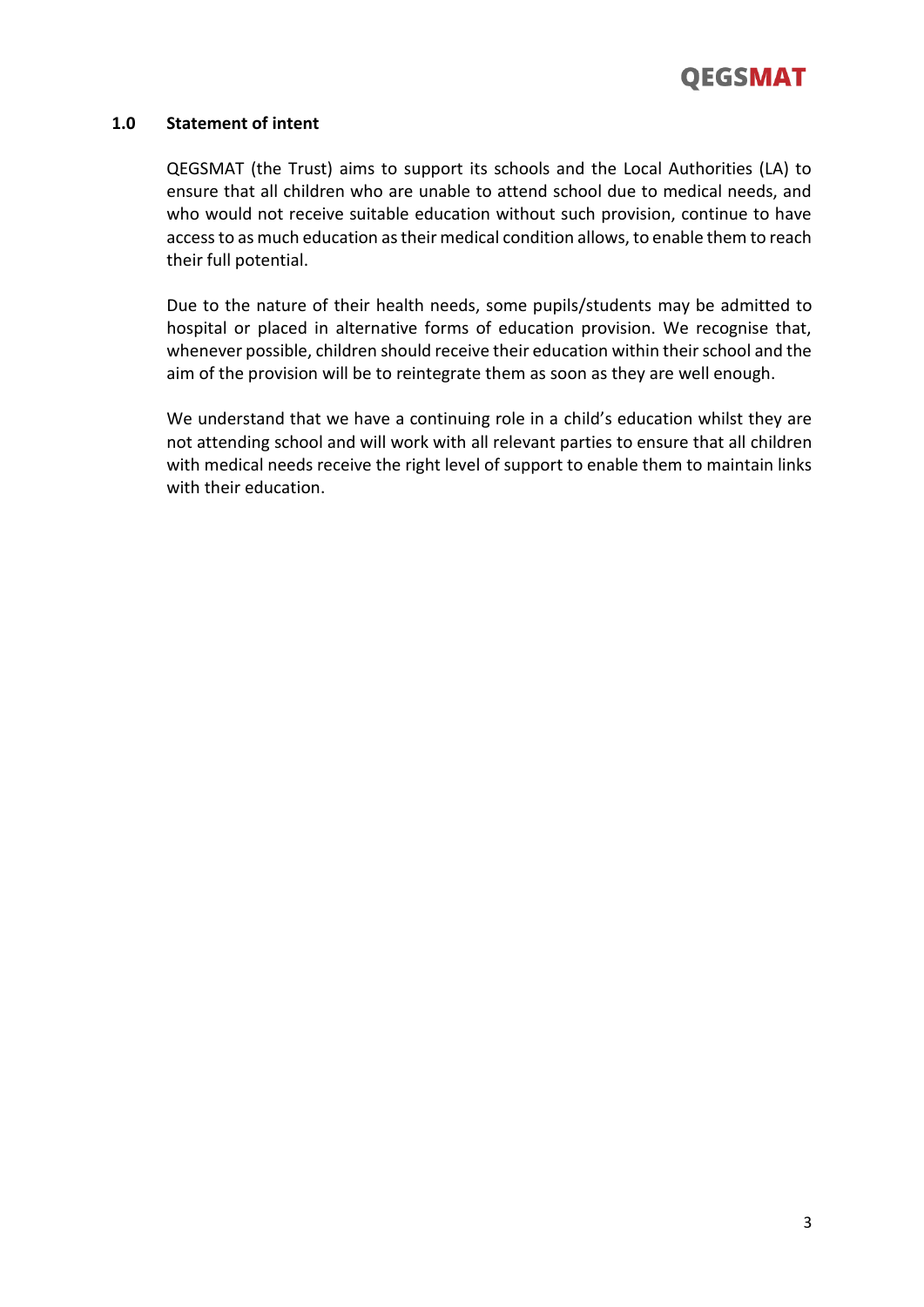

# **2.0 Roles and responsibilities**

The Trust Board will:

- Ensure that this policy enables provision of effective support for medical conditions in its schools in line with the Statutory guidance "Supporting Pupils at School with Medical Conditions" December 2015 and any other related guidance from the DfE.
- Ensure that the policy complies with its duties under Equality law and the Trust's Equality Objectives statement and any responsibilities in the SEN Code of Practice.
- Focus on the needs of individuals in ensuring that children and their parents/carers have confidence in the school's ability to provide effective support.
- Delegate responsibility for the day-to-day implementation and delivery of the policy to the headteacher at each school.
- The Trust Board will be responsible for the regular review and updating of this policy.
- The Trust Board accepts that all employees have rights in relation to supporting children with medical needs as follows:
	- o To receive training as appropriate and to work to clear guidelines;
	- $\circ$  To be able to bring to the attention of management any concern or matter relating to supporting children with medical conditions.
- The Trust Board, through the Finance & Operations Director, will ensure that the level of insurance in place reflects the level of risk.

The governing board, through the Headteacher, is responsible for:

- Ensuring arrangements are in place for children who cannot attend school as a result of their medical needs and that they are effectively implemented.
- Ensuring a termly review takes place of the arrangements made for children who cannot attend school due to their medical needs.
- Ensuring the roles and responsibilities of those involved in the arrangements to support the needs of these children are clear and understood by all.
- Ensuring robust systems are in place for dealing with health emergencies and critical incidents, for both on- and off-site activities.
- Ensuring staff with responsibility for supporting children with additional health needs are appropriately trained.

The headteacher is responsible for:

- Working with the governing board to ensure compliance with the relevant statutory duties when supporting children with additional health needs.
- Working collaboratively with parents/carers and other professionals to develop arrangements to meet the best interests of the child.
- Ensuring the arrangements put in place to meet the child's health needs are fully understood by all those involved and acted upon.
- Appointing a named member of staff who is responsible for children with additional health needs and liaises with parents, carers, pupils, students the LA, key workers and others involved in the child's care.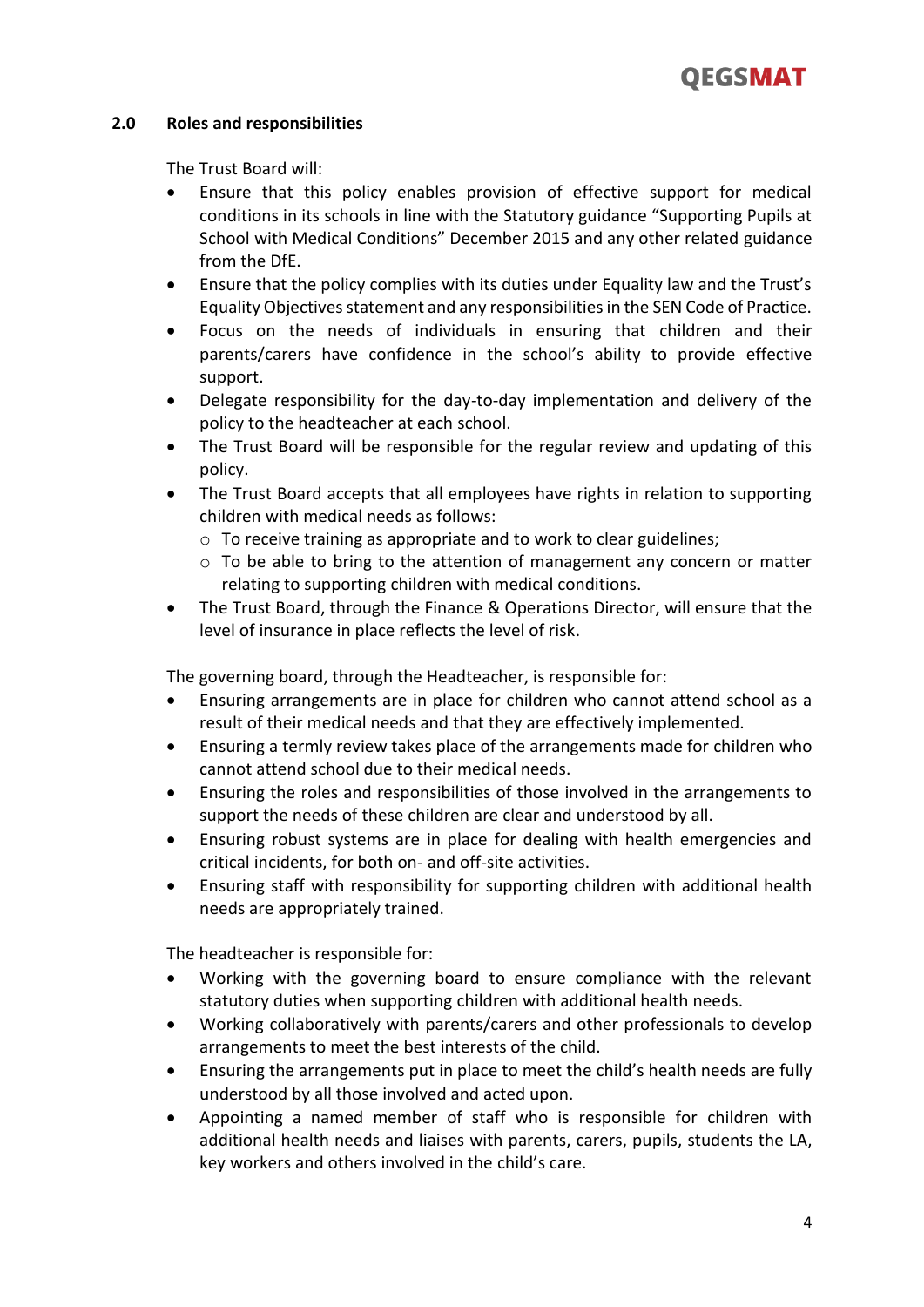- Ensuring the support put in place focusses on and meets the needs of the individual child.
- Arranging appropriate training for staff with responsibility for supporting children with additional health needs.
- Providing teachers who support children with additional health needs with suitable information relating to the child's health condition and the possible effect the condition and/or medication taken has on that child.
- Providing annual reports to the governing board on the effectiveness of the arrangements in place to meet the health needs of children.
- Notifying the LA when a pupil/student is likely to be away from the school for a significant period of time due to their health needs.

The named member of staff is responsible for:

- Dealing with children who are unable to attend school because of their health needs.
- Actively monitoring each child's progress and reintegration into school.
- Supplying education providers with information about the children's capabilities, progress and outcomes.
- Liaising with the headteacher, education providers and parents to determine programmes of study whilst they are absent from school.
- Keeping each child informed about school events and encouraging communication with their peers.
- Providing a link between the children and their parents, and the LA.

Teachers and support staff are responsible for:

- Understanding confidentiality in respect of children's health needs.
- Designing lessons and activities in a way that allows those with additional health needs to participate fully, and ensuring children are not excluded from activities that they wish to take part in without a clear evidence-based reason.
- Understanding their role in supporting children with additional health needs and ensuring they attend the required training.
- Ensuring they are aware of the needs of their pupils and students through the appropriate and lawful sharing of individual children's health needs.
- Ensuring they are aware of the signs, symptoms and triggers of common lifethreatening medical conditions and know what to do in an emergency.
- Keeping parents informed of how their child's health needs are affecting them whilst in school.

Parents and carers should:

- Ensure the regular and punctual attendance of their child at the school where possible.
- Work in partnership with the school to ensure the best possible outcomes for their child.
- Notify the school of the reason for any of their child's absences without delay.
- Provide the school with sufficient and up-to-date information about their child's medical needs.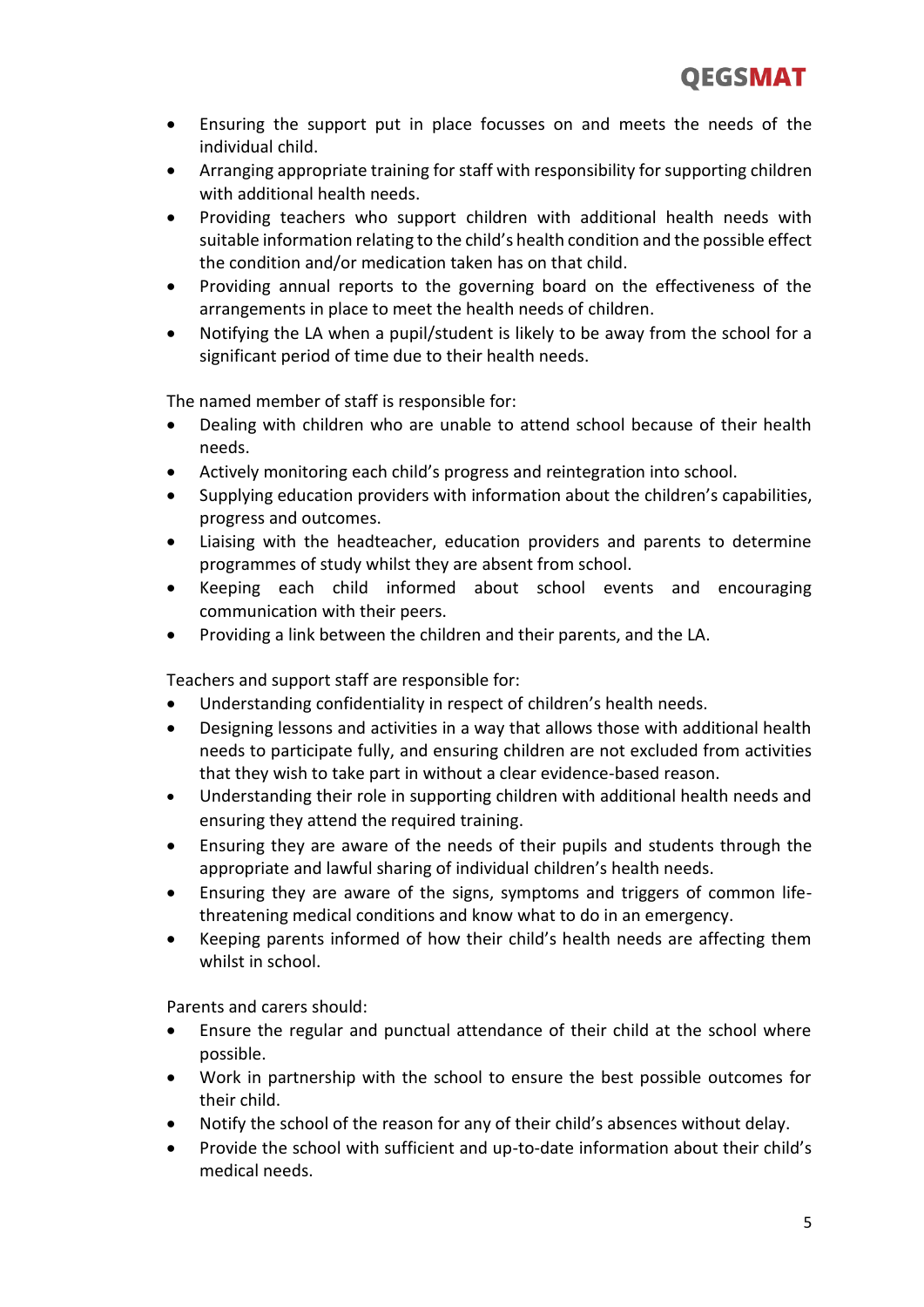Attend meetings to discuss how support for their child should be planned.

# **3.0 Managing absence**

Parents/carers are advised to contact the school on the first day their child is unable to attend due to illness. Absences due to illness will be authorised unless the school has genuine cause for concern about the authenticity of the illness.

The school will provide support to pupils/students who are absent from school because of illness for a period of less than 15 school days by liaising with the parents/carers to arrange schoolwork, as soon as the child is able to cope with it, or part-time education at school. The school will give due consideration to which aspects of the curriculum are prioritised in consultation with the pupil/student, their parents/carers and relevant members of staff.

For periods of absence that are expected to last for 15 or more school days, either in one absence or over the course of a school year, the named member of staff with responsibility for the child with additional health needs will notify the LA, who will take responsibility for the child and their education.

Where absences are anticipated or known in advance, the school will liaise with the LA to enable education provision to be provided from the start of the absence.

For hospital admissions, the appointed named member of staff will liaise with the LA regarding the programme that should be followed while the child is in hospital.

The LA will set up a personal education plan (PEP) for the pupil/student which will allow the school, the LA and the provider of the child's education to work together.

The school will monitor attendance and mark registers to ensure it is clear whether a pupil/student is, or should be, receiving education other than at school.

The school will only remove a pupil/student who is unable to attend school because of additional health needs from the school roll where:

- The child has been certified by the school's medical officer as unlikely to be in a fit state of health to attend school, before ceasing to be of compulsory school age; and
- Neither the pupil/student nor their parent/carer has indicated to the school the intention to continue to attend the school, after ceasing to be of compulsory school age.

A pupil/student unable to attend school because of their health needs will not be removed from the school register without parental consent and certification from the school's medical officer, even if the LA has become responsible for that child's education.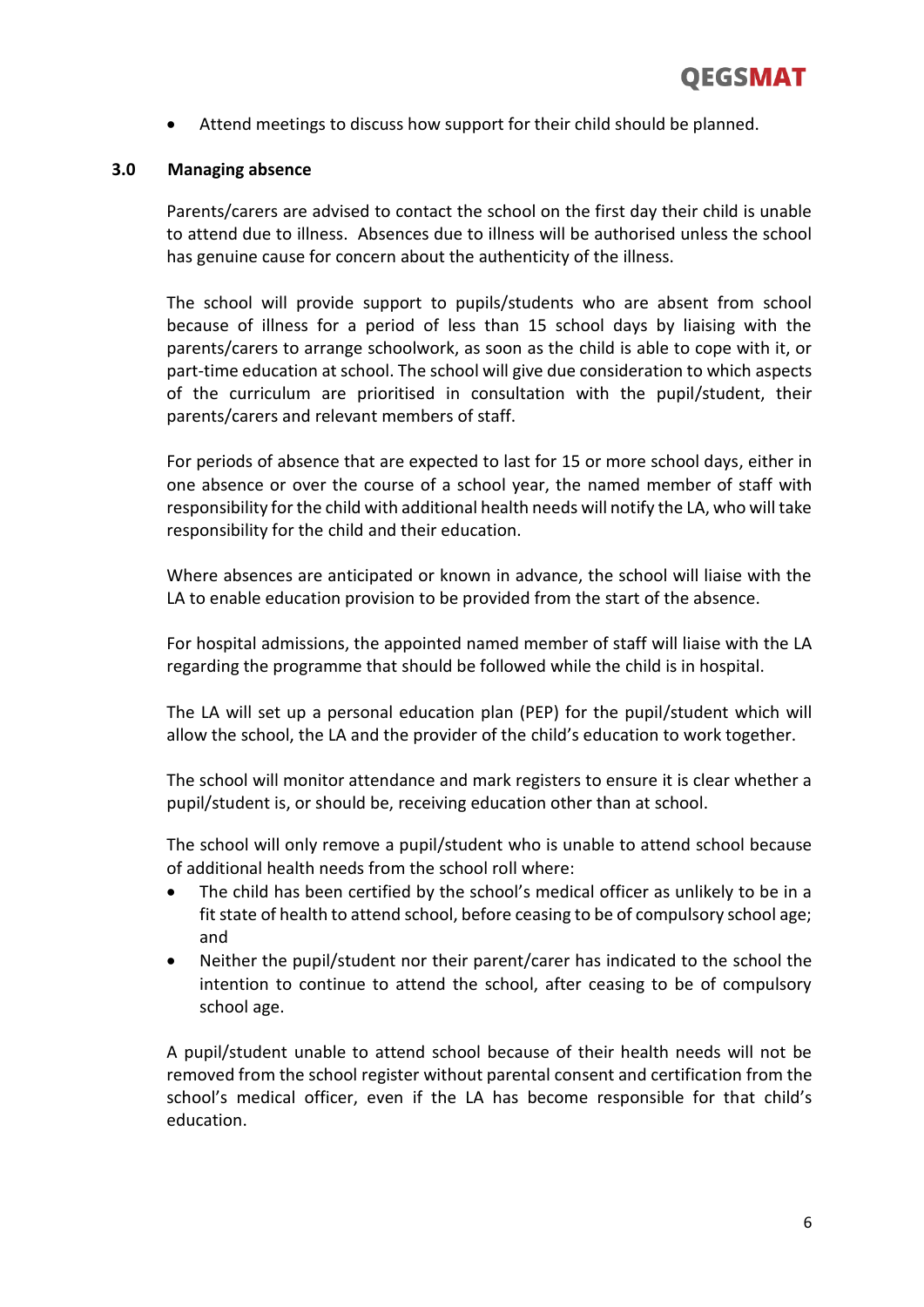

# **4.0 Support for pupils/students**

Where a child has a complex or long-term health issue, the school will discuss their needs and how these may be best met with the LA, relevant medical professionals, parents/carers and, where appropriate, the child.

Pupils/students admitted to hospital will receive education as determined appropriate by the medical professionals and hospital tuition team at the hospital concerned.

During a period of absence, the school will work with the provider of the child's education to establish and maintain regular communication and effective outcomes.

To help ensure a pupil/student with additional health needs is able to attend school following an extended period of absence various adaptations will be considered including a personalised or part-time timetable, drafted in consultation with the named staff member, access to additional support in school, places to rest at school, and special exam arrangements to manage anxiety or fatigue.

#### **5.0 Reintegration**

When a pupil/student is considered well enough to return to school, the school will develop a tailored reintegration plan in collaboration with all relevant parties.

As far as possible, the pupil/student will be able to access the curriculum and materials that they would have used in school.

The school will consider whether any reasonable adjustments need to be made to provide suitable access to the school and the curriculum for the pupil/student.

The school is aware that some pupils/students will need gradual reintegration over an extended period of time and will always consult with the child, their parents/carers and key staff about concerns, medical issues, timing and the preferred pace of return.

The reintegration plan will include:

- The date for planned reintegration, once known.
- Details of regular meetings to discuss reintegration.
- Details of the named member of staff who has responsibility for the child.
- Clearly stated responsibilities and the rights of all those involved.
- Details of social contacts, including the involvement of peers and mentors during the transition period.
- A programme of small goals leading up to reintegration.
- Follow-up procedures.

The school will ensure a welcoming environment is developed and encourage pupils/students and staff to be positive and proactive during the reintegration period.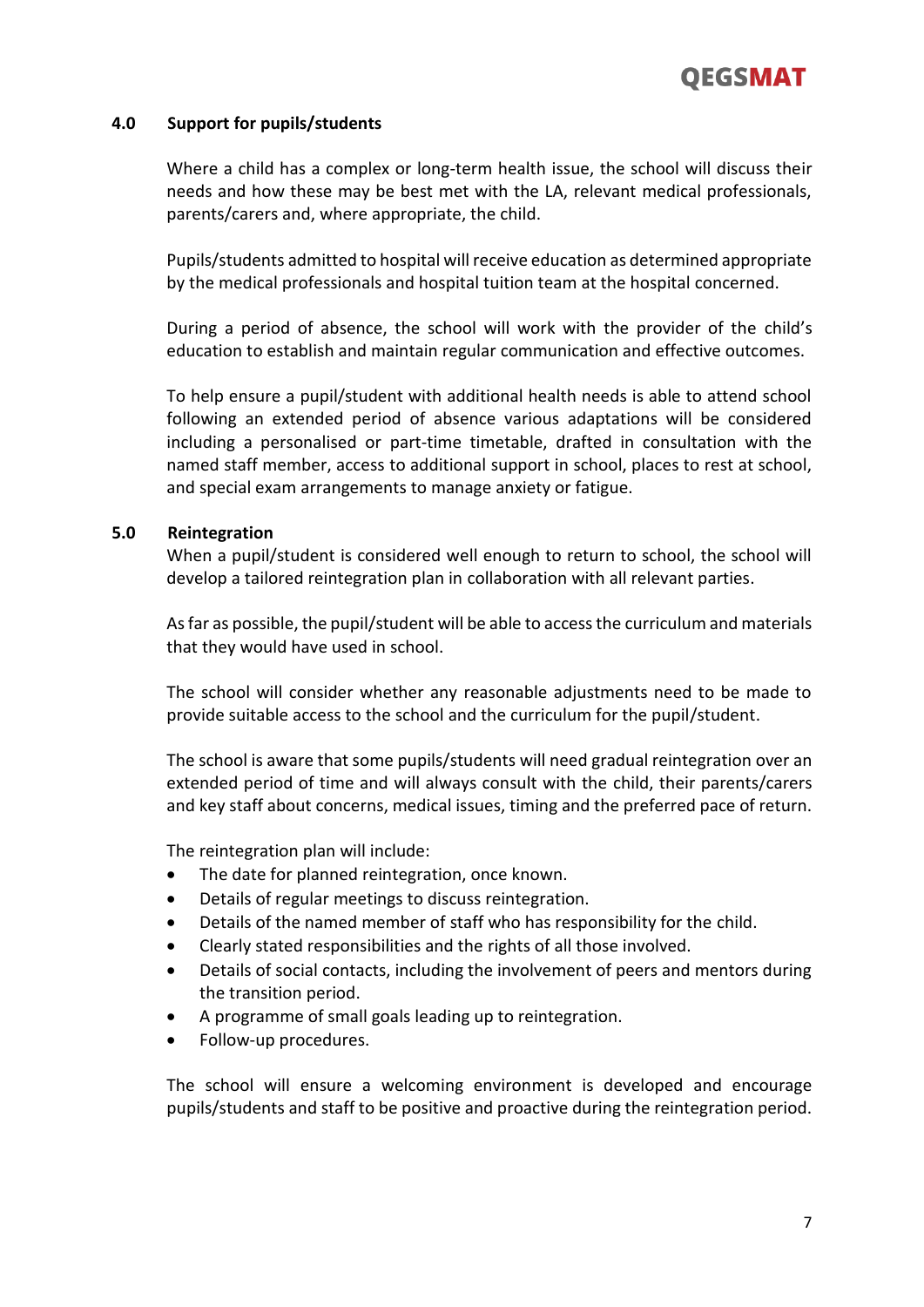

## **6.0 Examinations and assessments**

The named member of staff will liaise with the alternative provision provider over planning and examination course requirements where appropriate.

Relevant assessment information will be provided to the alternative provision provider if required.

Awarding bodies may make special arrangements for pupils/students with permanent or long-term disabilities and learning difficulties, or temporary disabilities and illnesses. Applications for such arrangements will be submitted by the school, or LA if more appropriate, as early as possible.

## **7.0 Record keeping**

In accordance with the Supporting Children with Medical Conditions Policy, written records will be kept of all medicines administered to pupils/students.

Accurate record keeping will protect both staff and pupils/students and provide evidence that agreed procedures have been followed.

## **8.0 Training**

Staff will be trained in a timely manner to assist with a child's return to school. Healthcare professionals should be involved in identifying and agreeing with the school the type and level of training required.

Training will be sufficient to ensure staff are confident in their ability to support children with additional health needs.

Parents/carers of children with additional health needs may provide specific advice but will not be the sole trainer of staff.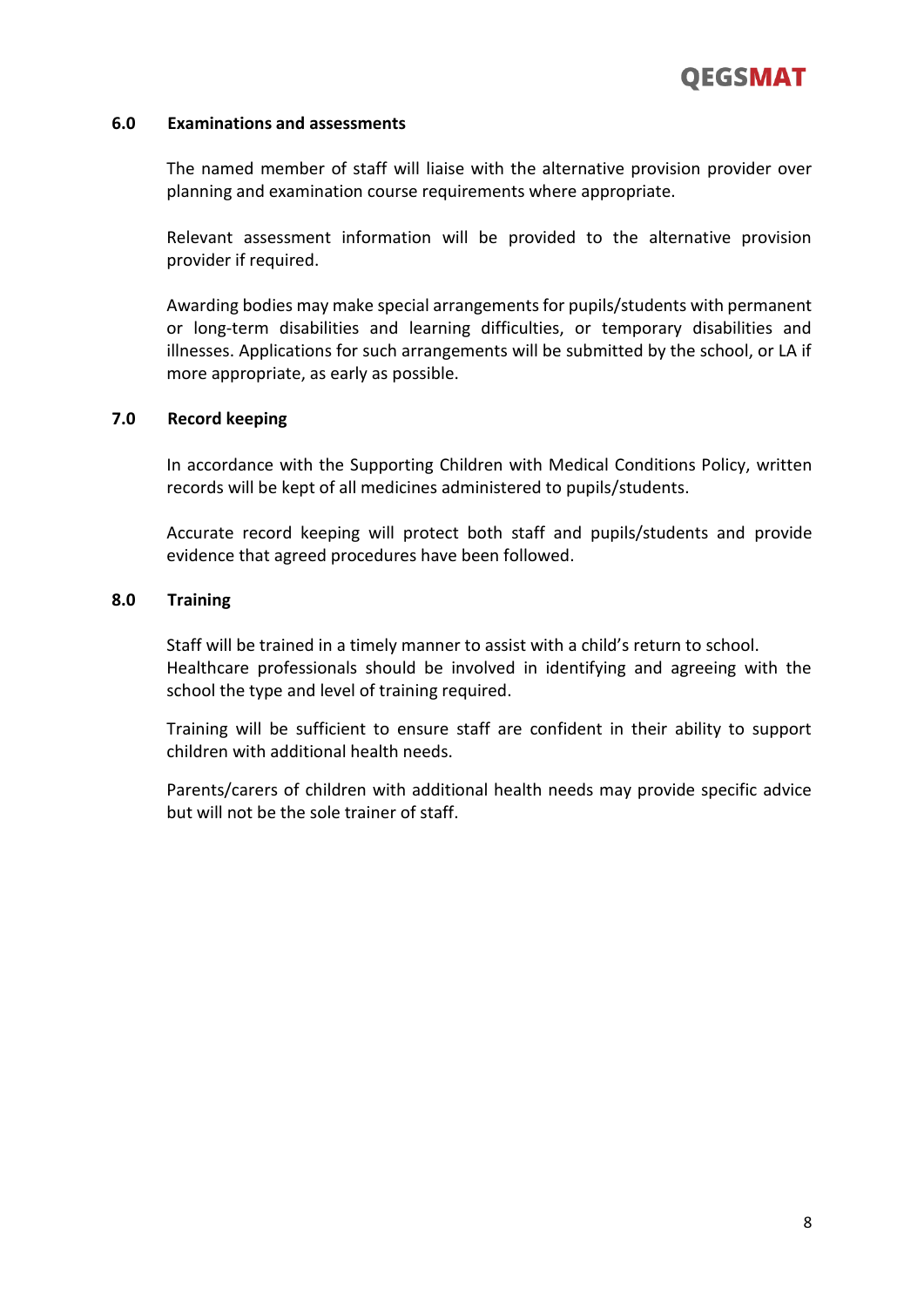

# **Appendix 1 Supporting Attendance of Children with Additional Health Needs During the Coronavirus (COVID-19) Pandemic**

# **Statement of intent**

At QEGSMAT, we understand that the pandemic is a worrying time for pupils and students with medical conditions and additional health needs, and we aim to do all that we can to support these children and their families to engage in education during this turbulent time.

The information in this appendix is under constant review in line with government guidance and will be updated if any new information is released.

# **1. Legal framework**

This policy has due regard to all relevant legislation and statutory guidance, including, but not limited to, the following:

- Coronavirus Act 2020.
- DfE (2021) 'Schools coronavirus (COVID-19) operational guidance'.
- DfE (2021) 'SEND and specialist settings additional operational guidance: coronavirus (COVID-19)'.

# **2. Roles and responsibilities**

The governing board will:

 Ensure that there are procedures and arrangements in place to minimise the impact of the pandemic on pupils/students with additional health needs that may limit their ability to attend school.

The headteacher will:

- Ensure that there are effective communication channels in place between the school and pupils/students with additional health needs, and their parents/carers, during the pandemic.
- Facilitate effective conversation with relevant healthcare professionals and any other relevant services to ensure that pupils/students remain supported during the pandemic.

# **3. Managing attendance**

As under normal circumstances, the school will be sensitive and understanding in its approach to managing attendance of children whose health needs limit their ability to attend school, whether due to temporary illness or injury or a long-term condition.

The school will liaise with the parents/carers of these children regarding their expected attendance at school and will remain aware of where these children are receiving education, e.g. through remote learning or from the LA, at all times.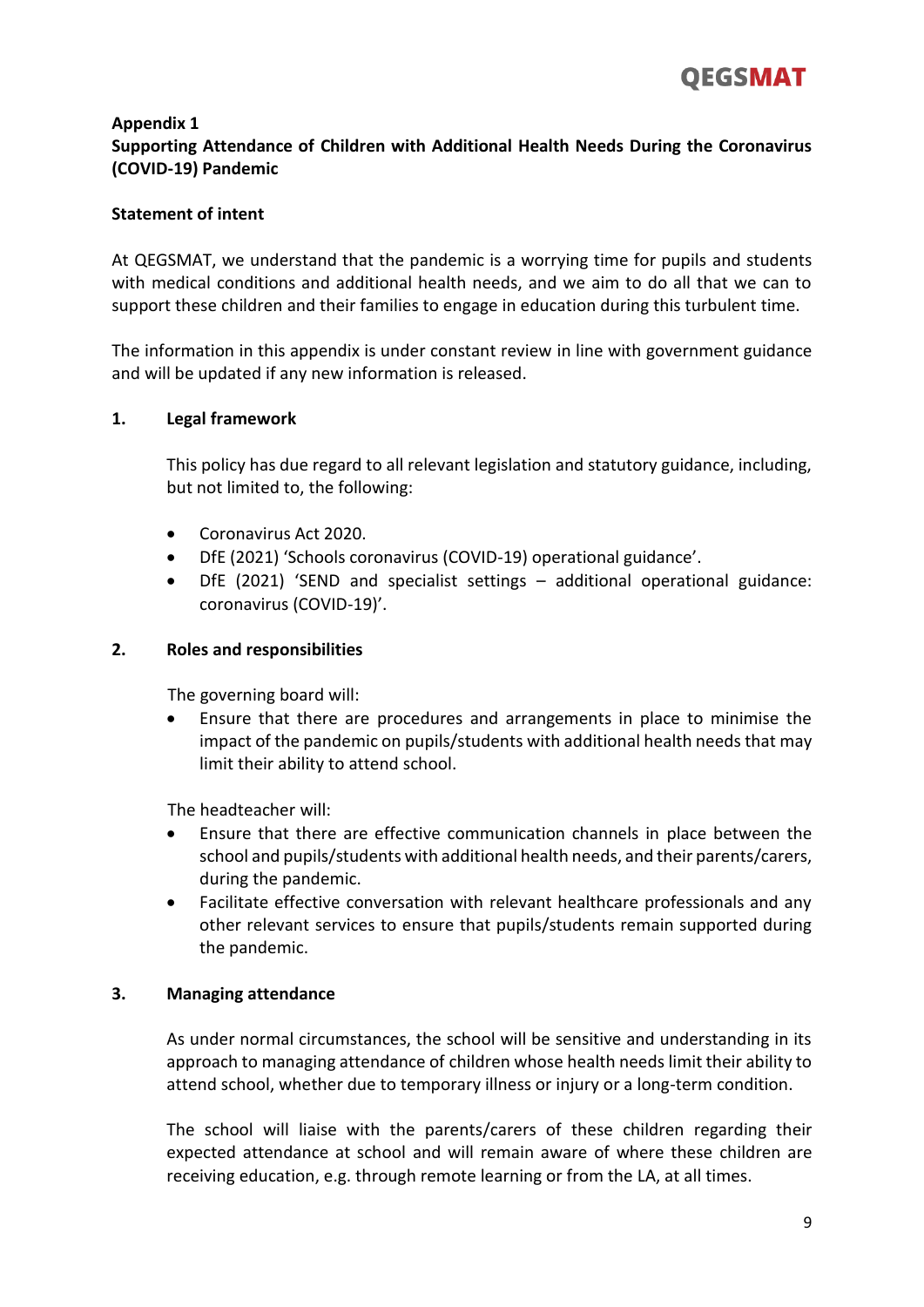# **OEGSMAT**

The school will record attendance and absence as normal, unless they are absent for reasons related to coronavirus, in which case absences will be recorded using Code  $'X'$ .

The school will conduct an individual risk assessment for children with additional health needs to identify and mitigate potential risks to their safety if they attend school during the pandemic – this risk assessment will assess their vulnerability to infection, as well as whether the school will be able to continue to meet provisions laid out in the pupil's IHP, where relevant, under organisational challenges presented by the pandemic.

The school will work to implement any control measures illuminated within this risk assessment that will help the child to safely attend school and will maintain regular communication with parents/carers to ensure that concerns surrounding their child's safety are considered.

Where, upon completion of this risk assessment, the school cannot guarantee a child's safety with regard to coronavirus or cannot guarantee that certain provisions in their IHP that are pivotal to their ability to attend school safely can be consistently met, the school will not expect the child to attend.

Where a pupil/student cannot attend school following a risk assessment, the school will work with their parents/carers and the LA to ensure that a plan for the child's engagement in education is in place.

# **4. Remote education**

Where a pupil/student cannot attend school on site due to their health needs, the child will be provided with remote education from the first day of their absence, provided they are well enough and not receiving education elsewhere, e.g. an alternative provision setting or the LA.

Where a child is seriously unwell, has been absent for a long period of time, or has been admitted to hospital, the school will work with the LA to identify the remote learning provision that can be offered to the child in line with any existing PEP or hospital tuition in place.

Where a pupil/student is attending temporary alternative provision, e.g. a hospital school for the duration of hospital admission, the school will liaise with parents/carers, the alternative provider and the LA to determine whether the child's educational, medical and social needs would be best met by participating in remote education alongside their peers.

Where a child is to engage in remote education, the school will work with all relevant parties, including the pupil/student, their parents/carers, the LA, relevant healthcare specialists, and any alternative provision settings the child attends, to work out a plan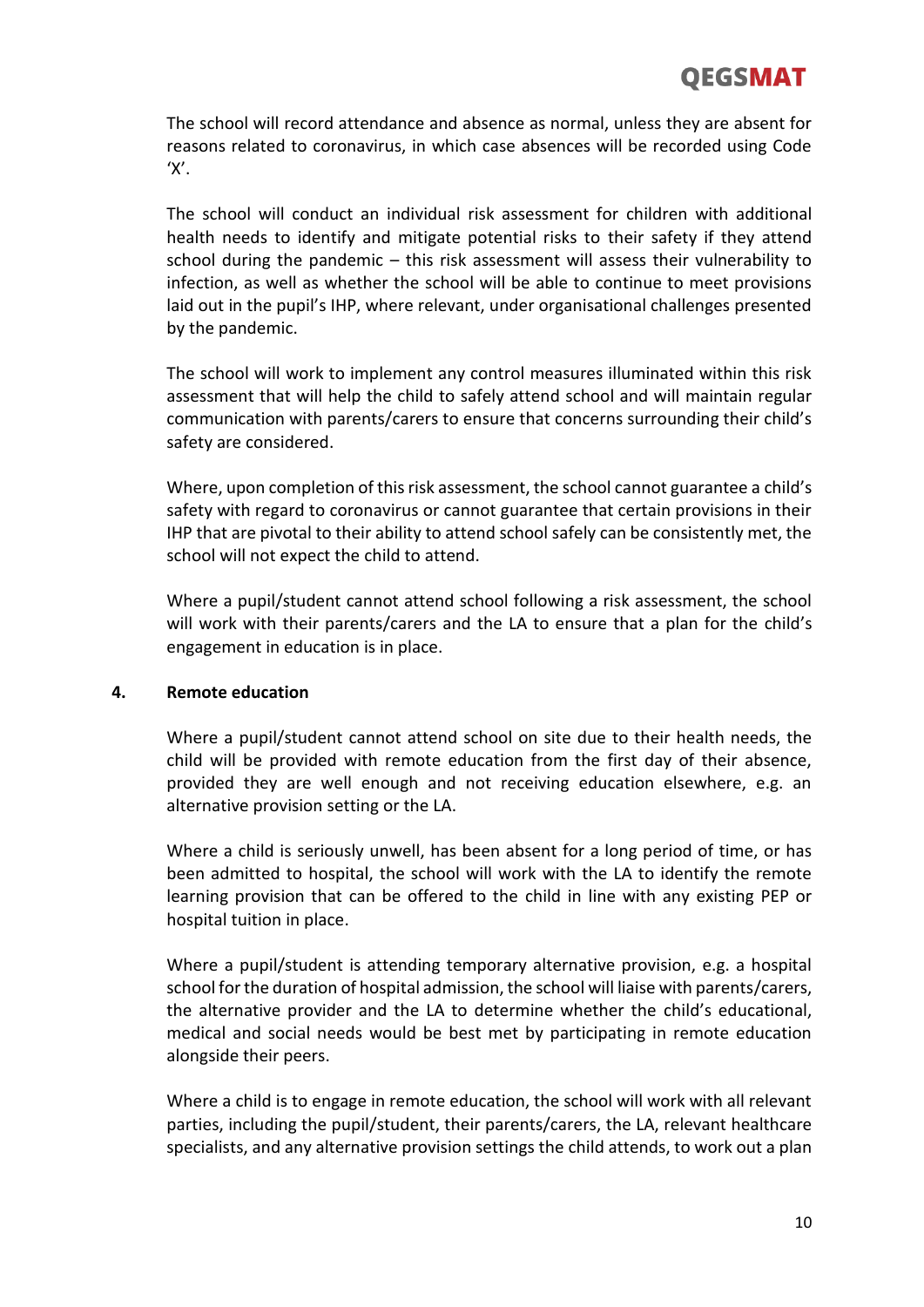for engaging in remote education during the pandemic that is tailored specifically to their needs.

Where a child who cannot attend school due to their additional health needs cannot access remote education, the school will work with the LA to ensure that they have the appropriate technology and support to access remote education, e.g. by providing them with a laptop.

The appointed named member of staff will work with the child, where necessary, to establish whether they need any additional help, support or equipment to engage in their education effectively.

The school will work with child and their parents/carers to set reasonable goals and expectations, tailored to their individual health needs, for virtual attendance and engagement with remote learning.

# **5. Support for pupils/students**

The school will recognise that children who are absent due to their health needs may feel increased levels of isolation during the pandemic due to government restrictions inhibiting their ability to socialise or receive visitors. The school will, thus, ensure that these children are offered pastoral and wellbeing support where appropriate.

The school will liaise with the parents/carers of an absent child to determine an appropriate and non-intrusive schedule of contact between the pupil/student and the school, including with the named member of staff and peers.

The school will ensure that absent children are aware of the support available to them regarding their mental health, wellbeing and educational needs, and how to access that support during the pandemic.

The school will use all reasonable endeavours to maintain the full provisions outlined in IHPs or other support plans, particularly if these provisions are vital to the child's ability to attend school and will inform the child and their parents/carers in advance if certain provisions cannot be met under the current circumstances.

The headteacher, working with relevant parties including the child, parents/carers and the LA, where appropriate, to facilitate eventual reintegration into the school community for children who are absent during the pandemic.

# **6. Examinations and assessments**

The headteacher will ensure they are up to date with the latest guidance released regarding examinations and will consider children with additional health needs when formulating plans for the school's exam provision.